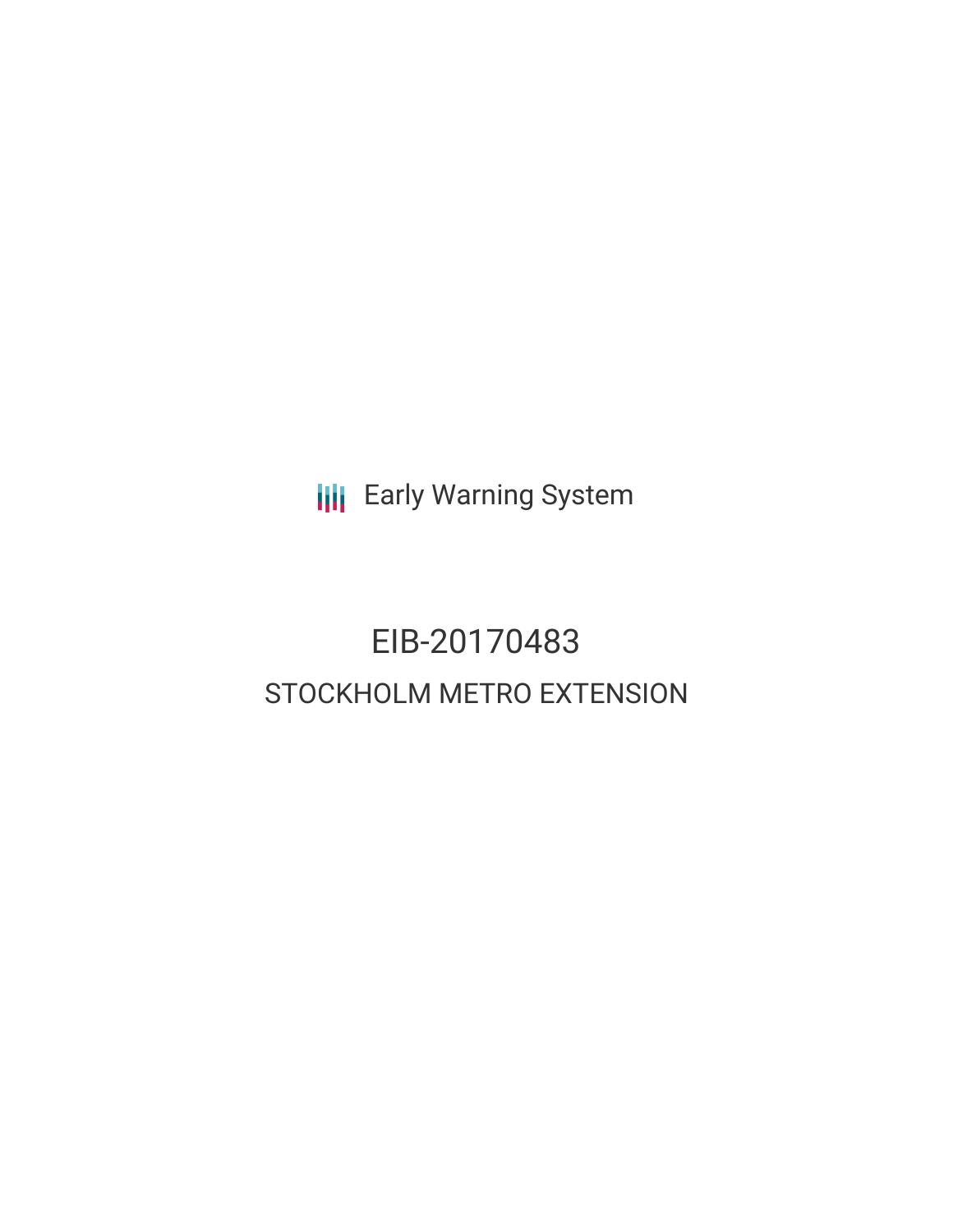## **Quick Facts**

| <b>Countries</b>               | Sweden                         |
|--------------------------------|--------------------------------|
| <b>Specific Location</b>       | Stockholm                      |
| <b>Financial Institutions</b>  | European Investment Bank (EIB) |
| <b>Status</b>                  | Proposed                       |
| <b>Bank Risk Rating</b>        | U                              |
| <b>Borrower</b>                | STOCKHOLMS LAENS LANDSTING     |
| <b>Sectors</b>                 | Construction, Transport        |
| <b>Investment Type(s)</b>      | Loan                           |
| <b>Investment Amount (USD)</b> | \$983.30 million               |
| <b>Project Cost (USD)</b>      | \$3.371.63 million             |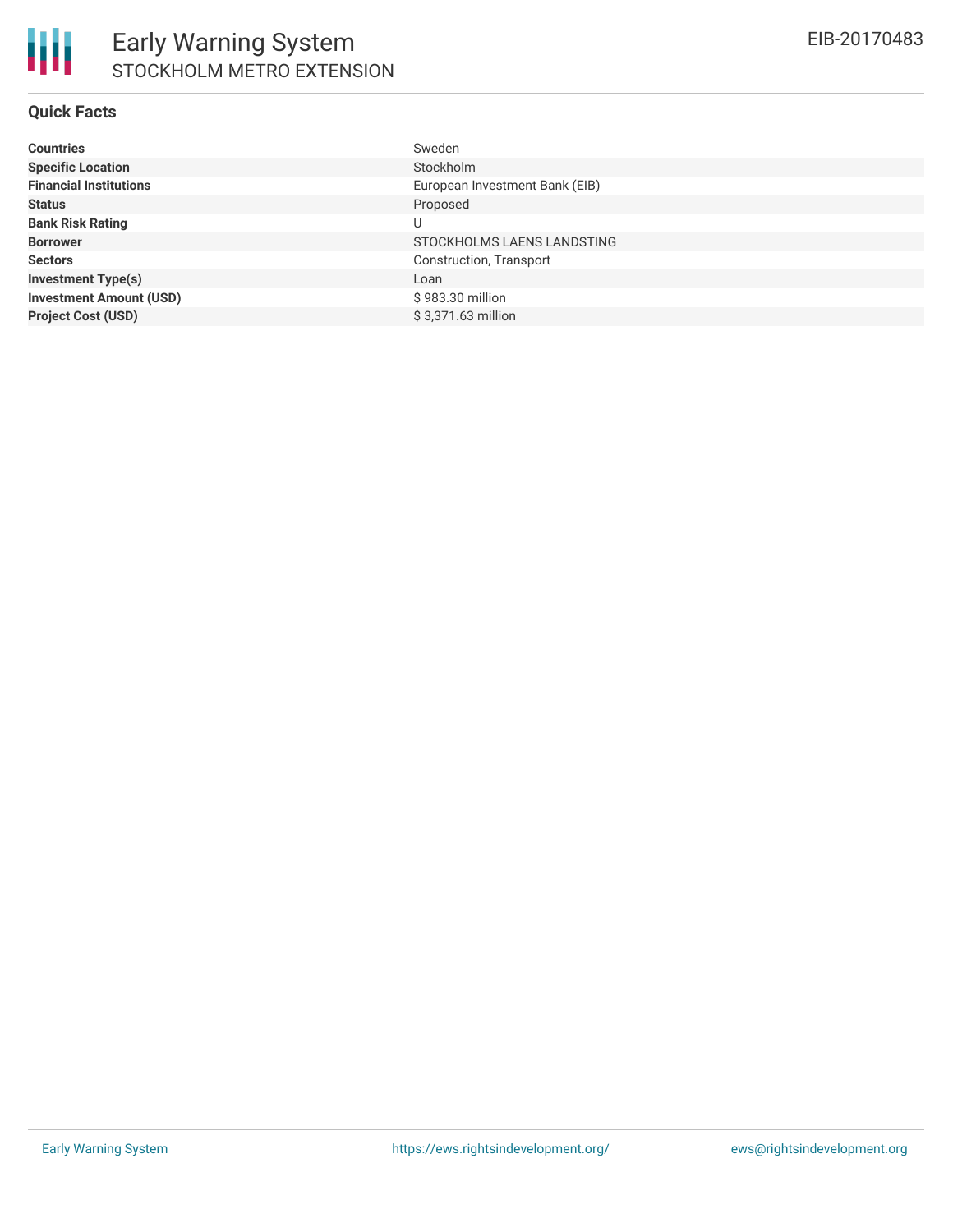

## **Project Description**

This project provides financing for the construction of three extensions of the Stockholm metro, with a total length of 19.6km and comprising 11 underground stations. The extensions are for Arenastaden (4.1 km of track with 3 stations), Barkarby (4 km with 2 stations) and Nacka och Söderort (11.5 km with 6 stations).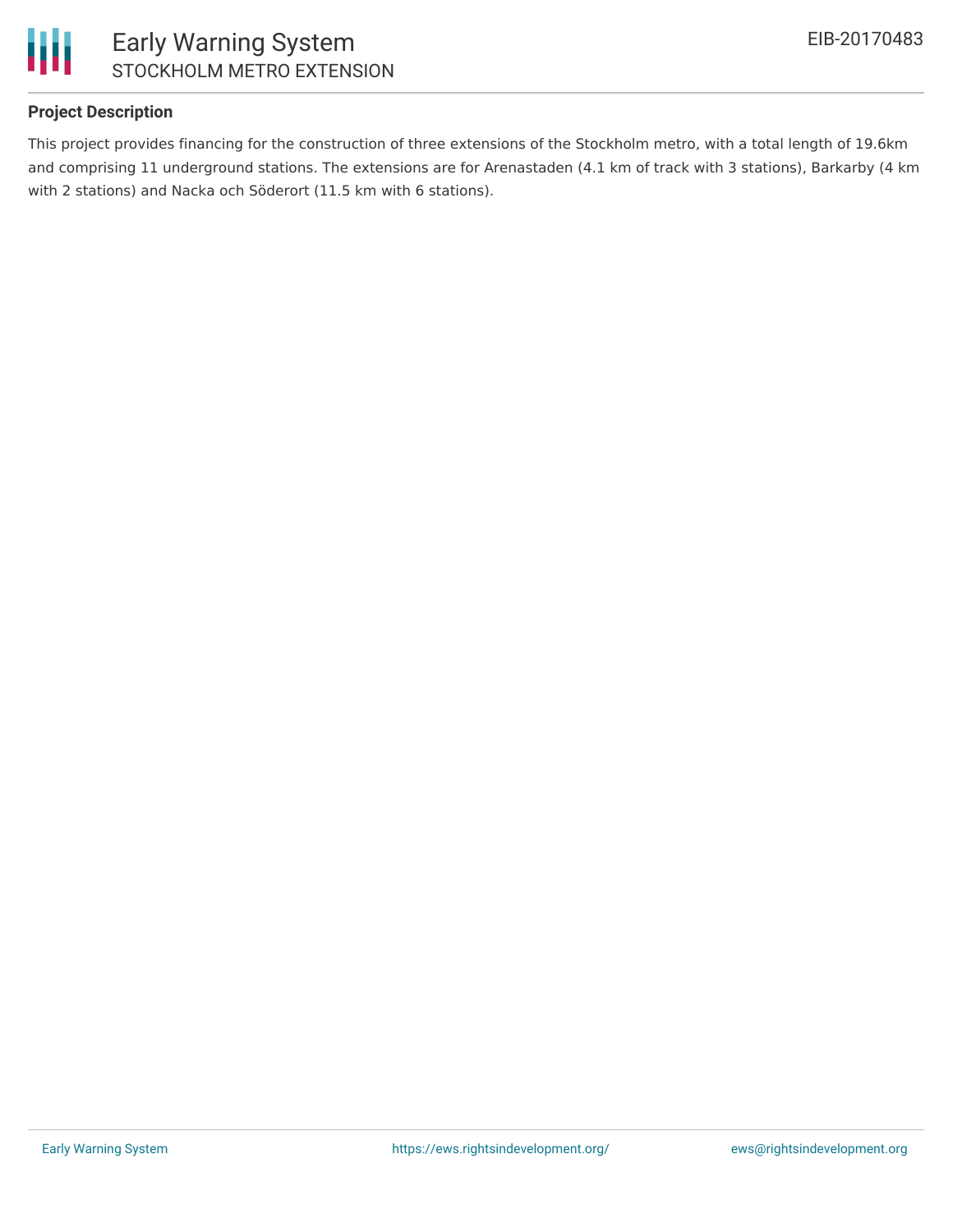

### **Investment Description**

European Investment Bank (EIB)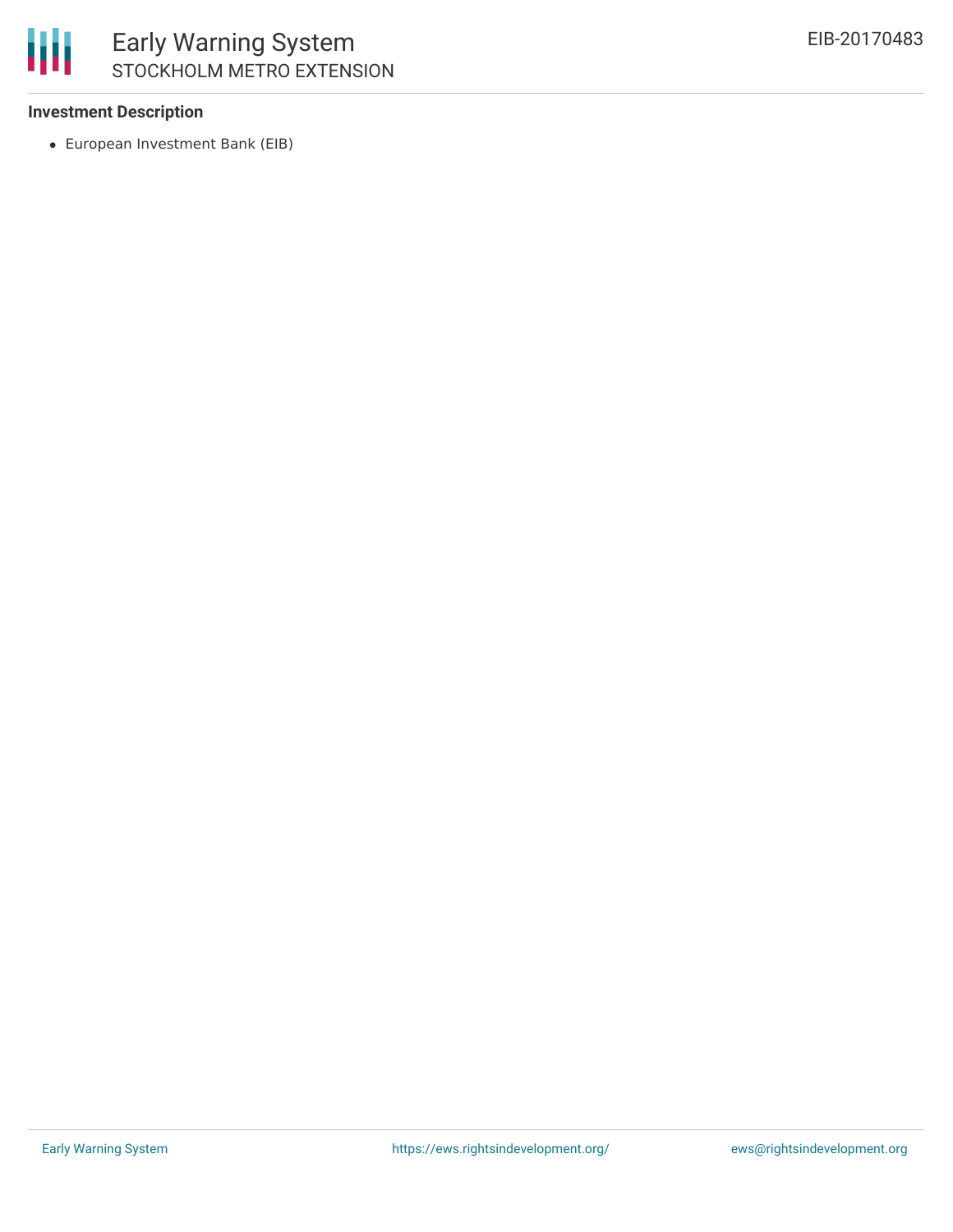# 冊

## Early Warning System STOCKHOLM METRO EXTENSION

| <b>Private Actor 1</b> | <b>Private Actor</b><br>1 Role | <b>Private Actor</b><br>1 Sector | <b>Relation</b> | <b>Private Actor 2</b>    | <b>Private Actor</b><br>2 Role | <b>Private Actor</b><br>2 Sector |
|------------------------|--------------------------------|----------------------------------|-----------------|---------------------------|--------------------------------|----------------------------------|
|                        | $\sim$                         |                                  | $\sim$          | Stockholms Lans Landsting | Client                         | $\sim$                           |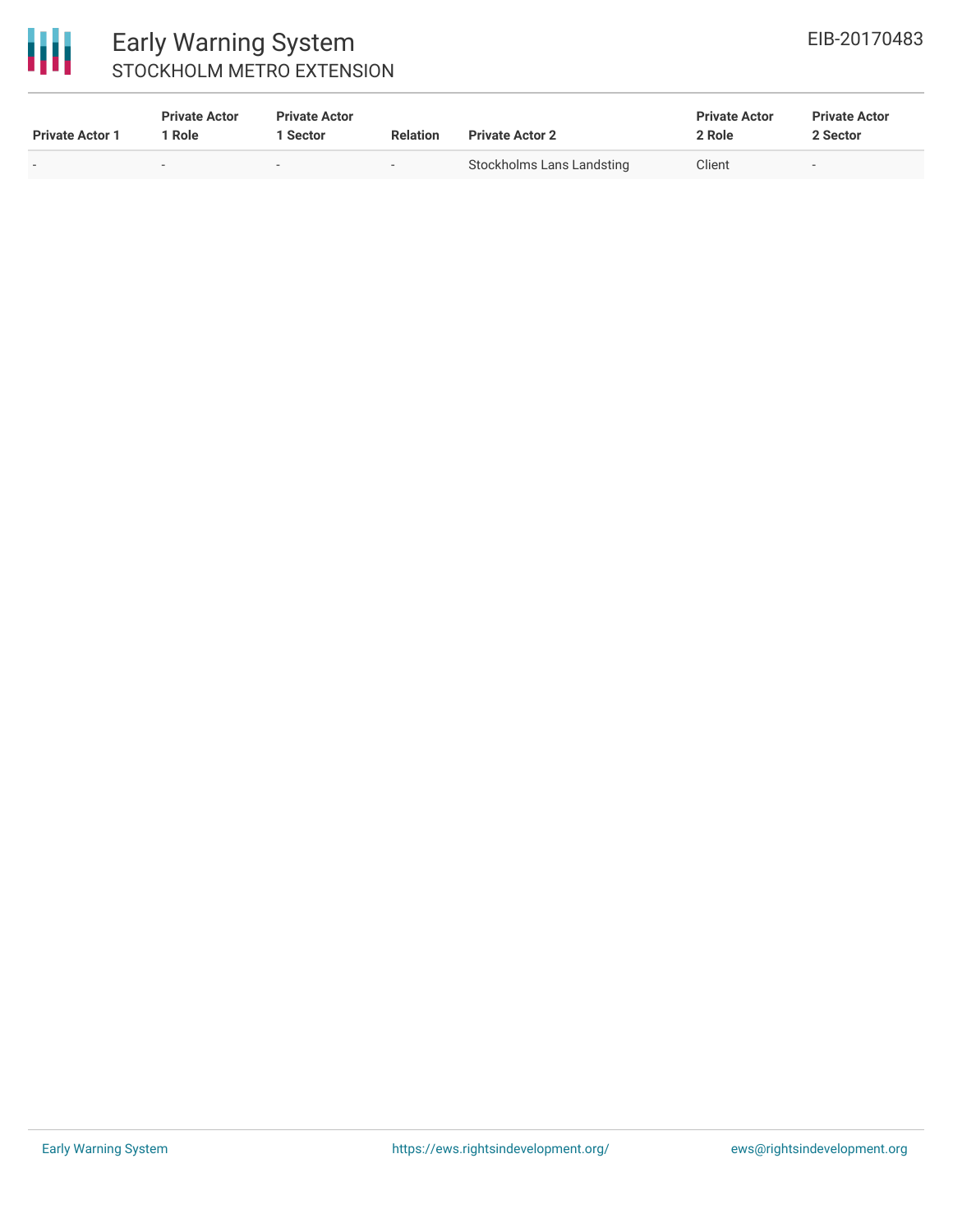## **Contact Information**

No contact information available at time of writing.

#### **ACCOUNTABILITY MECHANISM OF EIB**

The EIB Complaints Mechanism is designed to facilitate and handle complaints against the EIB by individuals, organizations or corporations affected by EIB activities. When exercising the right to lodge a complaint against the EIB, any member of the public has access to a two-tier procedure, one internal - the Complaints Mechanism Office - and one external - the European Ombudsman. A complaint can be lodged via a written communication addressed to the Secretary General of the EIB, via email to the dedicated email address complaints@eib.org, by completing the online complaint form available at the following address: http://www.eib.org/complaints/form, via fax or delivered directly to the EIB Complaints Mechanism Division, any EIB local representation office or any EIB staff. For further details, check:

[http://www.eib.org/attachments/strategies/complaints\\_mechanism\\_policy\\_en.pdf](http://www.eib.org/attachments/strategies/complaints_mechanism_policy_en.pdf)

When dissatisfied with a complaint to the EIB Complaints Mechanism, citizens can then turn towards the European Ombudsman. A memorandum of Understanding has been signed between the EIB and the European Ombudsman establishes that citizens (even outside of the EU if the Ombudsman finds their complaint justified) can turn towards the Ombudsman on issues related to 'maladministration' by the EIB. Note that before going to the Ombudsman, an attempt must be made to resolve the case by contacting the EIB. In addition, the complaint must be made within two years of the date when the facts on which your complaint is based became known to you. You can write to the Ombudsman in any of the languages of the European Union. Additional details, including filing requirements and complaint forms, are available at: http://www.ombudsman.europa.eu/atyourservice/interactiveguide.faces